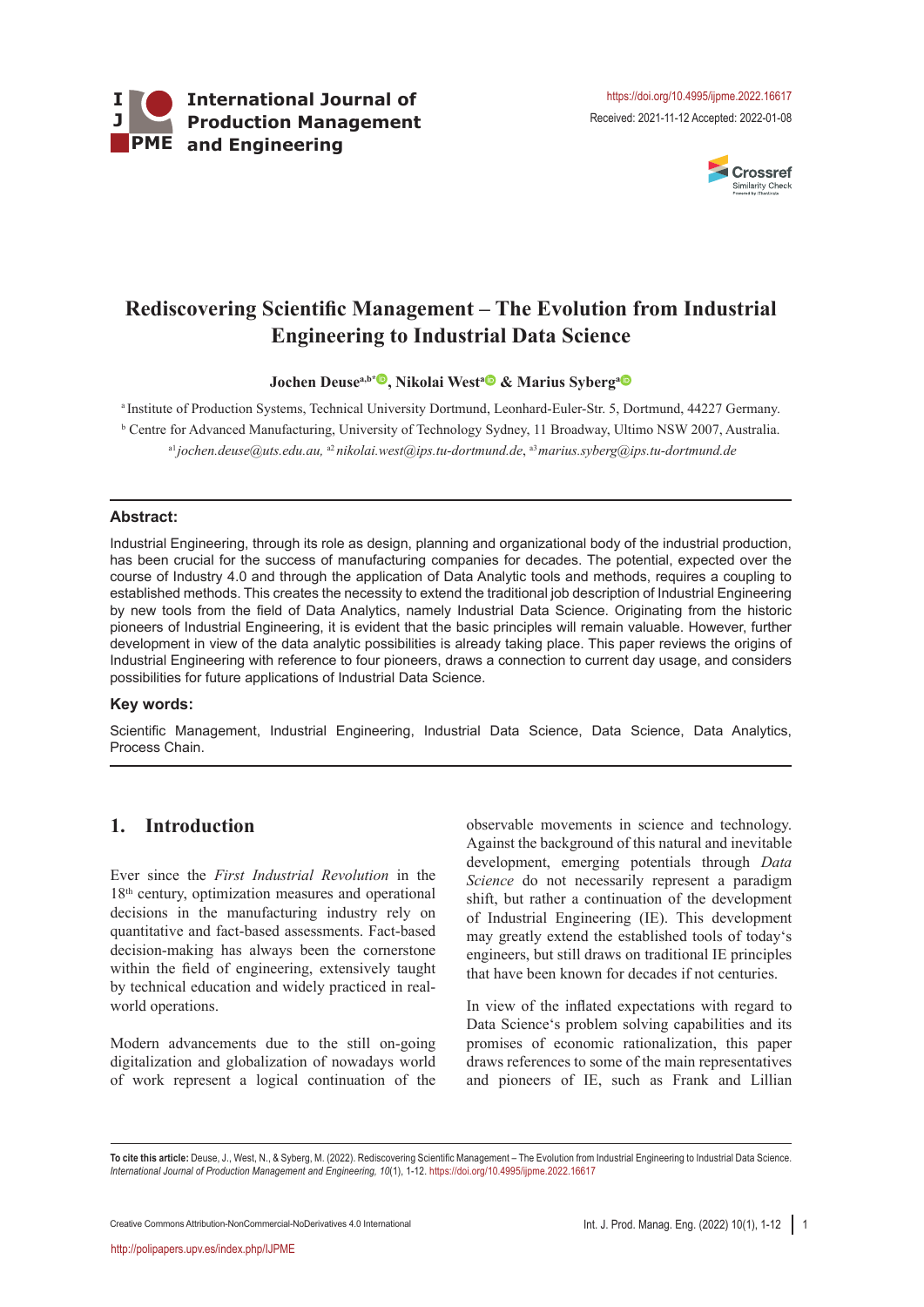Gilbreth, John Burbidge, William E. Deming and Eliyahu M. Goldratt.

These five pioneers are among the most prominent contributors to the field of industrial engineering and sparked novel research directions. By examining the respective field of research of these four pionieers of IE, this paper provides a comprehensive review of the historical development of IE to date. Based on the patterns of this historical development, this paper outlines a broad view of contemporary movements, before also considering emerging trents for future research objectives within these four branches of research. Summarizing, the paper embraces these pioneers of IE and it aims to help rediscovering established ideas and principles of Industrial Engineering at times when Data Science is permeating the manufacturing domain.

# **2. Fundamentals**

#### **2.1. Origin of scientific management**

The roots of IE stem from Frederick W. Taylor, whose main work *Principles of Scientific Management* was instrumental in shaping the course of industrial manufacturing (Taylor, 1911). By many, Taylor is considered to be one of the most influential scientists of the  $19<sup>th</sup>$  and  $20<sup>th</sup>$  century. In addition to his contribution to the invention of high-speed steel, Taylor is best known for working in the area of labor studies. His principles build on the assumption that work needs guidance by precise instructions given by management. This is based on the postulate that there is just one safest and most efficient way to accomplish a given work task. To identify this sequence, Taylor proposed a five-step process:

- 1. Select 10-15 worker from varied factories/ backgrounds, trained in a targeted activity
- 2. Observe each elementary movement the tool usage during execution of the activity
- 3. Measure the execution time of each element and select the fastest method for each
- 4. Eliminate all incorrect, slow or unnecessary movements from the best practice
- 5. List the fastest method and the best tools for performing the activity in a table

These five focusing steps help to identify and document optimal movement sequences and suitable tool usage in a standardized manner, using time recordings of any activity. With standard processes, best practice workflows are established; the efforts of the continuous improvement process are secured and made available across plants (Deuse et al., 2020). Along the belief in *One Best Way* to perform a given task, Scientific Management strictly enforces fact-based decision-making based on quantitatively measurable data. Thus, quantifiably optimal solutions take the place of practices previously determined by formerly used rule-of-thumb methods (Merkle, 1980). The onset of a worldwide adoption of Scientific Management Principles defines a starting point for the continuous evolution of Taylor's vision. It led to the emergence of IE and it is well established in modern manufacturing.

The term IE includes all tasks concerned with 'the design, improvement and installation of integrated systems of people, materials, information, equipment and energy. It draws upon specialized knowledge and skills in the mathematical, physical and social sciences together with the principles and methods of engineering analysis and design, to specify, predict and evaluate the results to be obtained from such systems', as defined by the *Institute of Industrial and Systems Engineers* (IISE, 2021).

As such, *Industrial Engineers* lead continuous improvement processes and provide system understanding, method knowledge and problemsolving-competences, along the ever-evolving requirements of various other skills (Richter & Deuse, 2011). In this context, we consider the ability to utilize Industrial Data Science as the latest addition to this catalogue of competences.

#### **2.2. Emergence of Industrial Data Science**

The domain of Data Analytics experienced an increase in attention over the past years. Industrial Data Science (IDS) refers to the use of Data Analytics in industrial applications (Mazarov et al., 2019). Early applications of structural data analysis date back almost 70 years before the work of Taylor. A U.S. naval officer and hydrographer, named Matthew F. Maury, recommended supplementing the previously undescribed nautical charts with information, such as longitude, latitude and other notes that seafarers collected on their routes (Maury, 1963). This served to shorten the time at sea, since each seafarer could profit from the experiences of the others. He supplemented the pure information of the route with many additional variables, which all have an influence on the target variable 'journey time'. He found patterns in this data,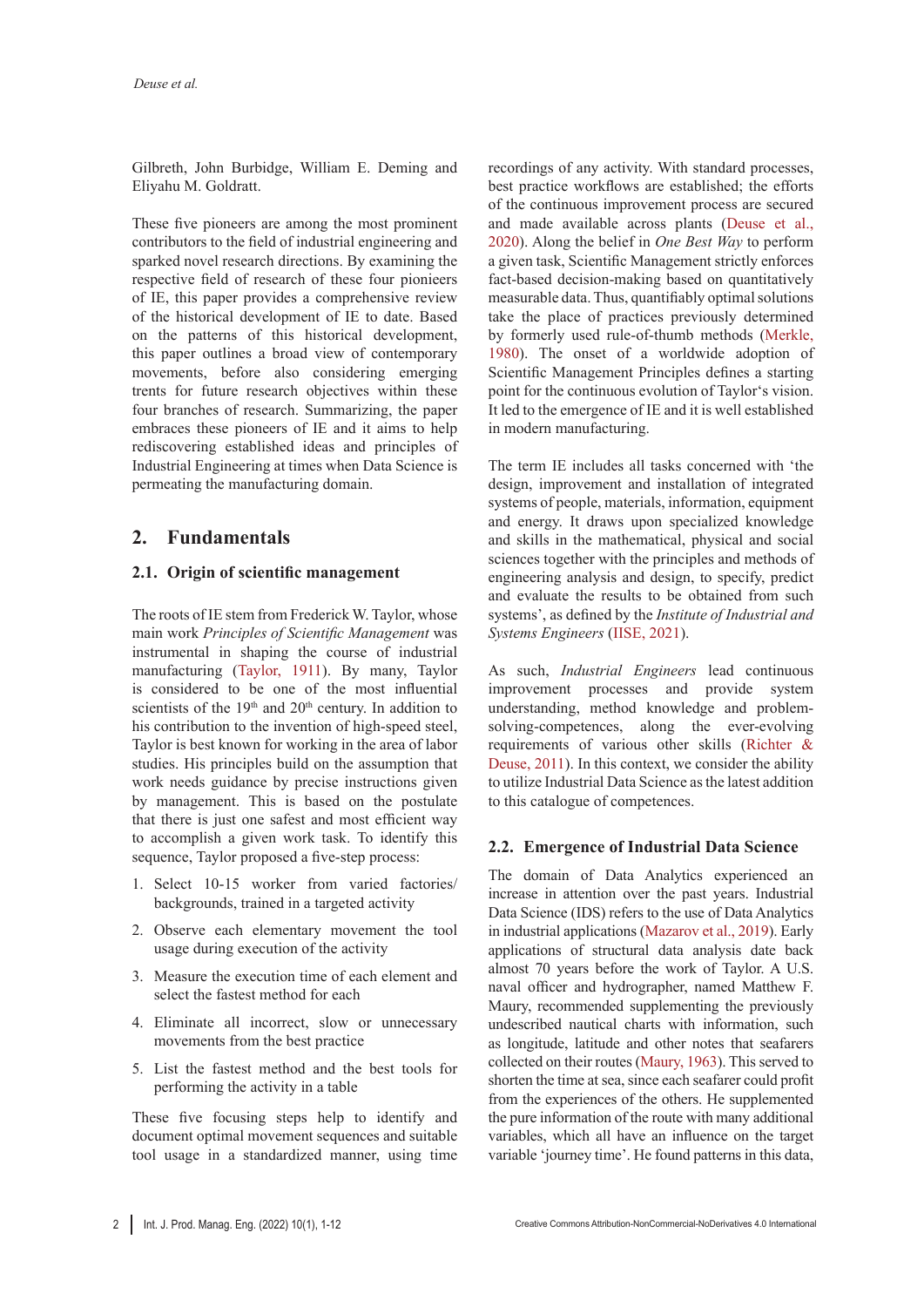derived structures and generated knowledge from it. In doing so, he piloted a process, which we nowadays interpret as the basic problem solving approach of Industrial Data Science (Wierse & Riedel, 2017).

In manufacturing, Taylor was among the first to identify a demand of data for fact-based decision-making within an industrial production environment. Due to scale and complexity of the ever-increasing data acquisition, manual methods for data processing become uneconomical. Hence, manufacturing companies seek the use of IDS for the efficient evaluation and utilization of implicitly available knowledge. As for Knowledge Discovery in Databases, IDS includes all non-trivial measures to identify valid, novel, potentially useful, and ultimately understandable patterns in industrial datasets (Fayyad et al., 1996). It draws on methods from multiple disciplines: Machine Learning, responsible for generation and generalization of knowledge by computers and Statistics, the science of collecting, organizing and deriving conclusions from data, being the most relevant (Awad & Khanna, 2015). This basic idea behind the analysis of data is methodically carried out in the industrial environment today according to the *Cross-Industry Standard Process for Data Mining* (CRISP-DM). With this five-step procedure, todays data scientists perform projects in a structured way from business understanding to deployment (Chapman et al., 2000). We interpret CRISP-DM as a formalization of the basic procedures of Maury and Taylor with a view to today's conditions and challenges.

The application of these methods and procedures in today's industrial environment is both effective and unavoidable. This is explained by the increased complexity in making decisions, as in nowadays systems more variables have to be considered. Simultaneously digitalization has also provided the infrastructure needed to record more data on these variables. The integration of computer technology in the form of Embedded Systems in industrial processes is standard today and enables the recording of a wide variety of data on products and processes. With the help of these Cyber-Physical Systems, all steps from data acquisition with sensors to data storage in databases can be carried out in order to use IDS methods to make intelligent, targeted decisions based on the analysis of every variable required (Lee, 2006).

Some consider the use of IDS tools and methods as part of the Fourth Industrial Revolution, often called

Industry 4.0. Other state that it has traits of a more gradual development of quantitative approaches that extend the traditional tools of IE. The emergence of IDS shows distinct characteristics of an evolutionary process and is in line with the development trend of the past century. Following approaches such as Lean Thinking or Agile Manufacturing, IDS represents the latest facet of this traditional evolution of production principles. The advent of the Internet of Things and the availability of Big Data storage systems support the need for data-driven decisions. The approach for data-based decision-making has a predeceasing model in time management and is presented in the following section on the basis of the process chain of data analytics.

#### **2.3. Process chain of Industrial Data Science**

IE and IDS involve closely related tasks for a fact-based decision-making processes. With the process chain of time management, all activities for fact-based decision-making are broken down into subtasks and handled consecutively. This has led to the development of the process chain of data analytics, which follows a similar approach. In four stages, tasks of data collection, analysis, use and administration are carried out (Figure 1).



**Figure 1.** Process Chain of Industrial Data Science.

Since all fact-based decisions require a data basis for quantification, the first step in the process chain is to access all data sources that are necessary and related to the current task or project. This often includes the identification of relevant sources for a given analysis task, recoding missing data with suitable collection methods, and providing the data to an analysing system. The step is closely related to the initial phases of the well-established CRISP-DM and required not only a good data understanding but also a solid business understanding. After ensuring a reliable end-to-end access to relevant data, the next step of the process chain is to analyse the provided data. For this, a suitable method for the analysis task must be selected from the wide range of available options. A number of pre-processing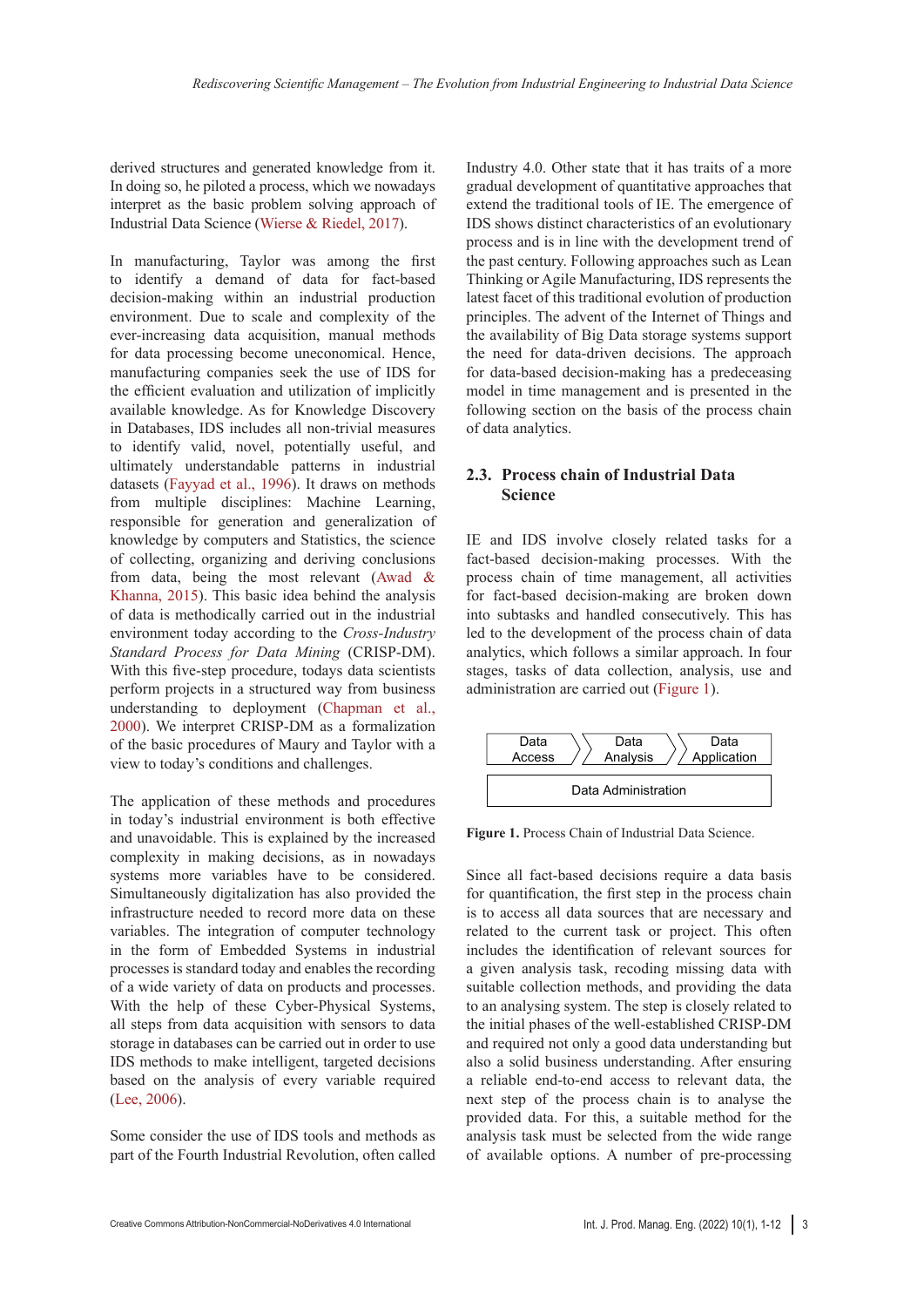steps and transformations for subsequent usage may accompany the application of the analysis. While the first two steps are arguably necessary, a monetary gain will only arise through the operational use of the information generated during the analysis. Hence, the third step is to apply the results of the analysis to the industrial use case, creating economic value. This includes both the application of selective analyses for specifically targeted questions as well as the implementation of continuous monitoring systems. Finally, to administrate these tasks a wealth of supporting duties needs to be fulfilled. Among others, this includes assigning a long-term data stewardship, allocating a clear data governance, ensuring an end-to-end data security or securing an ethical data usage.

# **3. Pioneer Case Studies**

#### **3.1. Time and Motion Study – Frank and Lillian Gilbreth**

Past. Temporal measurements of industrial process increments form the basis for operational planning and decision-making processes. For IE, time data is essential for the analysis, design, modelling and simulation of production systems as well as for the design of workplaces and the control of manufacturing and assembly systems. Time and Motion Study enables an Industrial Engineer to control and plan from a quantitative basis, according to Taylor's basic idea. Frank and Lillian Gilbreth, whom we consider pioneers of Time and Motion Study, recognized at the beginning of the 20th century that the conversion of movements into time data is essential for work analyses (Gilbreth, 1912). The Gilbreth Clock allowed a detailed analysis with regard to a tasks duration and usefulness, so that value-adding and non-value-adding elements become distinctive. The stopwatch was the device for manual data recording.Gilbreth determined that the time to carry out an activity for a singular sequence with equal practice, equal aptitude and equal effort of the workers within realistic limits depends solely on the method used. Asa B. Segur assigned standardized time values to the standard elements in industrial processes devised by Gilbreth by studying numerous workers of different skill levels (Maynard & Zandin, 2001). This enabled analyzing work processes using a standardized scheme. Thus, Motion Time Analysis is considered the first predetermined motion time system.

**Present.** Still, time recordings hold a fundamentally vital role for process management. Predetermined motion time systems are still widespread today. Numerous companies leverage the MTM method, developed between 1940 and 1950, to analyze manual work processes today. In German-speaking countries, over 250 companies belong to the MTM Association, thus representing over 2 million employees (MTM ASSOCIATION e. V., 2021). This underlines the relevance of precise data recording and attention to detail. Today, time data from production forms the core of strategic and operational process planning. The analysis of work processes via video recordings and motion capturing approaches makes the use of systems of predetermined times even more direct and universal (Bortolini et al., 2020).

**Future.** IDS research deals with automatic data access through image recognition via machine learning or the use of sensor technology. The ease of access to the technology underlying vision-based and sensor-based analysis serves as enabler for further development. It is equally conceivable to apply Gilbreth's visionary ideas to the use of robots and to the optimization of industrial human-machine interaction (Wang et al., 2011). Motion data in the form of human silhouettes or human skeletons elaborates human movement. Additionally, the movement of robots can be captured by the control system. The combination of such data as well as an enrichment by other data sources and the necessary forces for the different tasks forms the basis for the analysis and optimization of the technologydetermined workstations (Figure 2).

The usage of machine learning is a possible potential to be explored for automatically analyzing recorded motions. It allows suggestions of process improvements based on MTM studies using motion capturing data (Deuse et al., 2019). The integration of MTM approaches with Virtual Reality (VR) provides the advantage of preventing suboptimal workplace designs during the planning phase without the need for physical mock-ups (cardboard engineering) for data collecting (Gorobets et al., 2021).

## **3.2. Group Technology – John Burbidge**

Past. For IE, Group Technology is essential for production optimization. The term describes the approach of grouping objects and resources according to their similarity. Organizing processes and structures is often more efficient and effec-tive based on such groupings. Sergei P. Mitrofanov was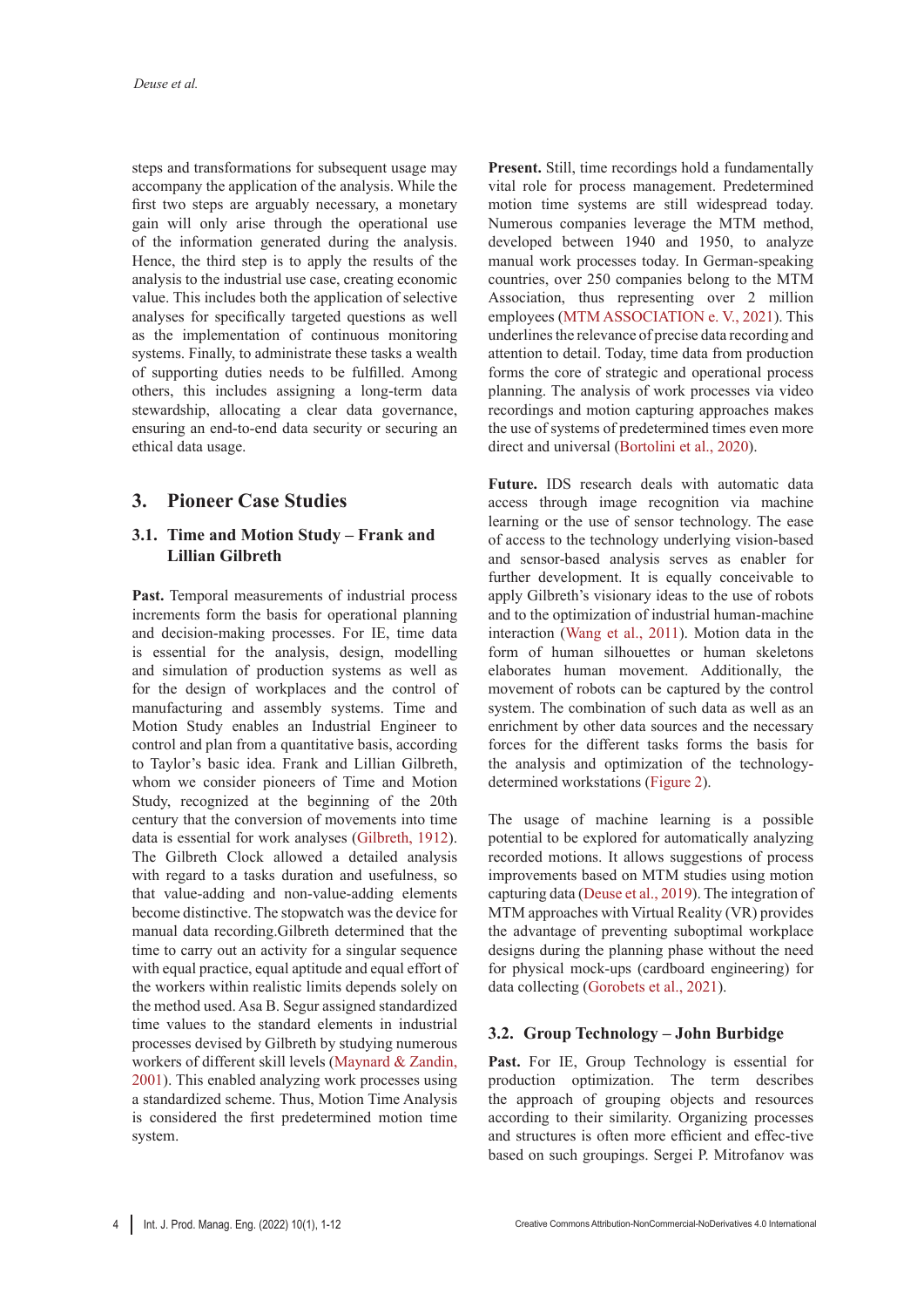

**Figure 2.** Convolutional Neuronal Networks (CNN) with 2 Graph Layers, 2 fully connected layers as one Machine Learning Method to Enhance MTM (Own figure, MTM Summit 2021).

the first to research the idea of classifying process methods based on the shape of the resulting products using the research results of A. P. Sokolowski (Sokolowski, 1938; Mitrofanov, 1946). He established a classification system that structured work pieces according to function, shape and technological features based on his finding to work on similar parts of a group with the same equipment of a lathe (Burbidge, 1991). John Burbidge, whom we consider as pioneer of Group Technology, based his research on Mitrofanov and Sokolowski and successfully applied the grouping on a larger scale (Burbidge, 1975). Thereby, he validated the prior research and coined the terms 'group' as a set of machines, and 'family' as a set of parts. Burbidge introduced a production analysis method with the Production Flow Analysis. According to his research, products passing through the same machines should also be manufactured in one machine group (Burbidge, 1963).

**Present.** Searching and finding similarities in industrial processes is essential for economically successful enterprises and possible with four different procedures: Classification systems, productionanalytical methods, cluster-analytical methods and artificial intelligence methods. Classification is the key method used by Sokolowski and Mitrofanov. Production-analytical methods use the frequency of the production sequences or work piece-resourcematrices for part family formation. Cluster analytical methods use methods of multivariate statistics, such as regression, to analyze different characteristic values for similarities and identify homogeneous groups between which there is a possibility of dissimilarity. Last, it is possible to use knowledgebased approaches and artificial neural networks, both methods of artificial intelligence for part family formation (Eversheim & Deuse, 1997; Kusiak & Dagli, 1994). Those approaches help with different challenges, such as building structures in low volume and high mix productions. Levelling taking into account product families helps serving transparency, calming of variability and leads to output improvement (Bohnen et al., 2013). Research in practical pattern recognition by using sensors and software for analyzing images, characters and text show high potential (Feng & Hua, 2020). For subsequent analyses, it is necessary to record different data which is then analyzed for similarities. Visualization using flowcharts allows easy access the subject matter.

**Future.** As manufacturing processes and products become more complex, simplification becomes more difficult. The search for similarities based on shape or machine group is also no longer efficient in variable production environments due to the high complexity of products and increased amount of different manufactured variants. For the homogenization of the product routes of a production the use of statistical methods like Modified Jaccard Index is feasible (Maschek et al., 2014). Other methods for identifying process-routes weaknesses and subsequent their improvement, such as Value Stream Mapping as a tool from the field of lean management are also evolving with the tools currently available to map, predict and control dynamic effects on value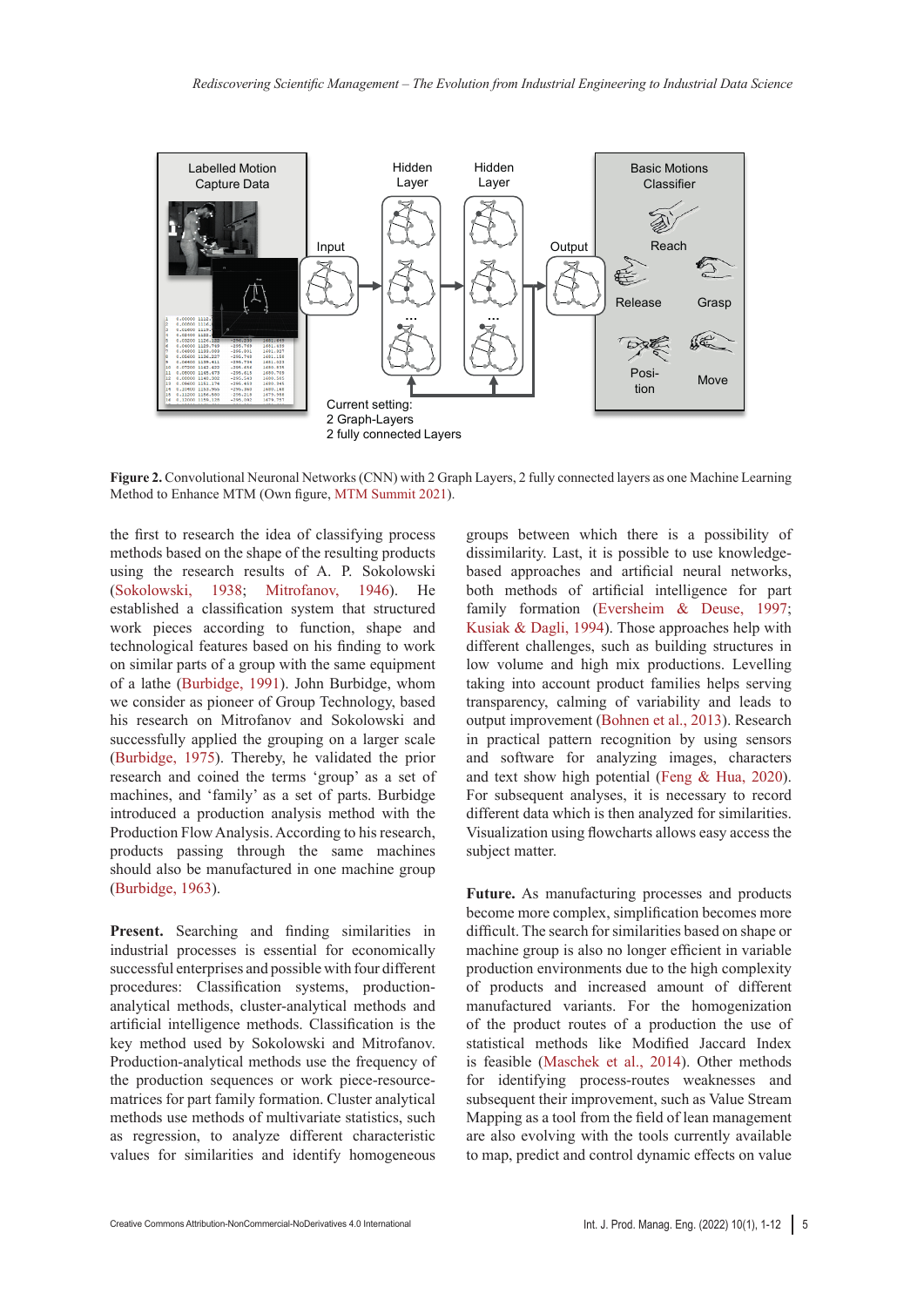streams. Emerging technologies provide completely integrated production environments with realtime data gathering and transmission (Valamede & Akkari, 2020). The cloud connects all resources on the manufacturing floor to supervisory and control terminals and and combines data from different sources. This is combined with ontology-driven modeling-based graphical database technology or a multi-agent system based on Cyber-Physical Systems to visualize the productivity of customerdriven dynamic manufacturing processes. (Huang et al., 2019)

Another approach to simplify complex process systems is Process Mining. Based on business process management, Van der Aalst developed a method for analyzing the data of event logs of processes that uses the process knowledge implicit in these events to graphically represent process sequences and information of process steps on the basis of paths, thus making potentials visible (van der Aalst et al., 2012). Process mining techniques can help increasing the management productivity by modelling production planning processes in a manufacturing company (ER et al., 2018). With this information it is possible to identify the commonly unrecorded operations implemented to adapt the production plan to any changes in demand. This improves the ability to optimize its production process by balancing production efficiency and flexibility (Corallo et al., 2020). In combination with different IT systems of a company, process mining enables the visualization and optimization of both value-added production processes and their management and planning processes (Knoll et al., 2019).

Considering Burbidge's ideas, we see the consistent use of all data as a logical step to streamline processes by searching for similarities and forming groups, especially in highly complex systems. For IDS, using Process Mining in industrial systems is the logical next step in the development of Group Technology.

## **3.3. Quality Management – William E. Deming**

**Past.** Quality Management (QM) holds an integral part of continuous improvement in IE, since it serves as a prominent starting point for process improvement and often acts as significant driver of costs. Early on, Taylor acknowledged QM as a crucial factor for the maximization of productivity in industrial processes. In the 1920s, Walter A. Shewhart recognized that preventing quality related issues is significantly more economical than sorting out defective parts or repairing them, as Taylor had suggested. His invention of Quality Control Charts serves as a static method for process control that allows for scientifically based and economically founded decisions based on recorded process metrics. For this purpose, it was necessary to develop target metrics and a tolerance range for all processes recorded on the control chart. The observed deviation between actual system performance and target metrics allowed for unprecedented levels of process monitoring and control (Shewhart, 1931). We consider William E. Deming, a student of Shewhart, as pioneer in the field of QM, for he specified and propagated the early ideas. While initially unnoticed in the Western world, Japanese companies adopted Deming's methods in the 1950s and established his status as a visionary in QM. Particularly successful was the application of Statistical Process Control, which aimed for efficient process operation by producing more specificationconfirmative products while causing less rework or scrap. Consideration of the temporal course of statistical values, such as current the range between actual and target metric, paired with the visualization on control charts allowed for detection of negative deviation as well as short-term adjustments during production (Deming, 1950).

**Present.** Several of Deming's approaches can be found in widely used standards, such as the prominent PDCA-Cycle that is included in the ISO 9001. The principles of Statistical Process Control lead to the emergence of the ideal of Zero-Defect Manufacturing (ZDM) that modern manufacturing companies still seek to achieve. ZDM aims to reduce defects through prevention and targets the development of workers desire to perform a job correctly at all times (Wang, 2013). To quantifiably record the occurrence of any defects, manufacturing companies utilize different strategies or platforms to bundle the wide range of potential sources for quality data. Such collections allow using newer approaches, such as Machine Learning, to detect different types of defects on a large scale (Schulte et al., 2020). A mayor task is building autonomous QM systems that achieve trustworthy results within an Industry 4.0 setting, while remaining economically viable.

**Future.** Quality control is usually reactionary and can only detect defects, not proactively prevent them. As an ongoing research subject, modern QM is primarily concerned with predicting future quality. The increased data availability allows drawing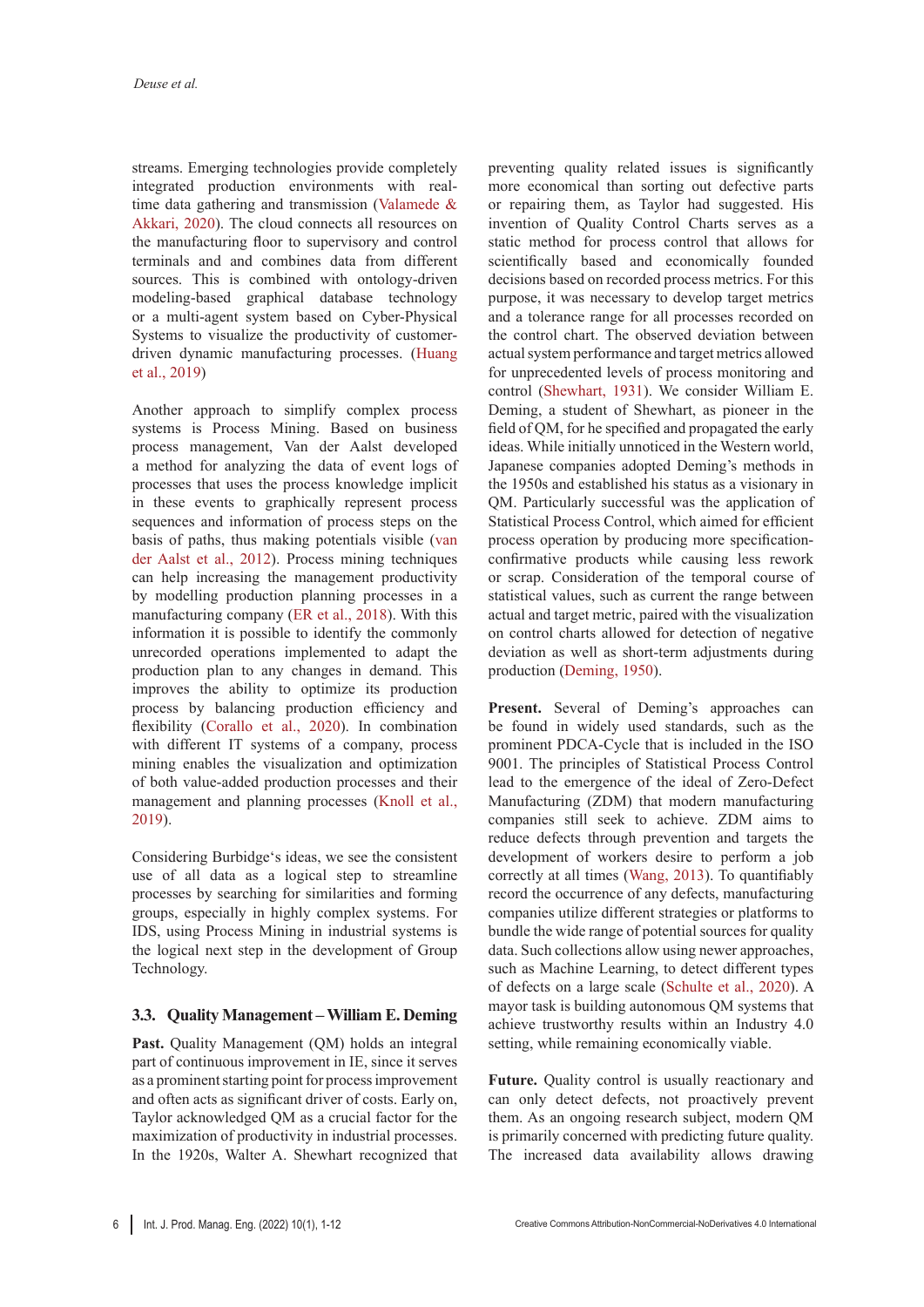conclusions about the quality of products that are still in production, only using the recorded process data. Utilizing supervised and unsupervised Machine Learning models, allows for advanced quality-based process control (Lieber et al., 2013). Additionally, it enables the prediction of quality-related features and identification of ideal process parameters (Schmitt et al., 2019) (Figure 3).

Random forest integrated inside the Bayesian optimization approach are one option to enable organizations to manage large-scale product quality prediction in process industrial cyber–physical systems (Wang et al., 2020). In another example, measurements such as tightening data of screw driving processes help to predict the final condition of engines without requiring end-of-line testing (West et al., 2021). Identifying process anomalies and predicting likely assembly defects with IDS enables early initiation of corrections, such as a partial deconstruction.

#### **3.4. Production Control – Eliyahu M. Goldratt**

**Past.** With the Theory of Constraints (ToC), Eliyau M. Goldratt introduced a novel approach to Production Control in 1984. According to ToC, the output of every production system is inevitably constrained by one single limiting factor. Similar to the weakest link in a chain, such a factor poses a bottleneck for the entire system. All improvement activities must target that bottleneck, since optimizations of nonbottleneck stations do not improve the performance of the system but cause increased Work in Process (Goldratt & Cox, 1984). With regard to Production Control, this meant that the control system must also primarily account for the bottleneck. To implement bottleneck-oriented Production Control, Goldratt

proposed the Drum-Buffer-Rope (DBR) method. In the ToC, DBR is a method for process scheduling that increases production flow by leveraging the system's bottleneck (Goldratt & Fox, 1986). Through DBR, only a bottleneck needs scheduling, which is easier than scheduling every job at every station. In addition, the bottleneck's capacity provides a simple way to plan due dates, since it matches the system's overall output. Through the development of ToC and its application using DBR, Goldratt made an innovative contribution that shaped the further course of IE.

**Present.** While ToC and DBR were primarily aiming to manage static bottlenecks, modern production systems often encounter shifting bottlenecks. Due to variability-related factors, such bottlenecks move between workstations over time. Adaptations of the ToC, led to new methods for real-time bottleneck identification. Such methods require continuous monitoring of the production system, which only became possible in the last decade due to the increasing digitalization. Whereas Goldratt, for example, suggested interviewing employees to identify bottlenecks, these methods utilized quantified metrics. A prominent example is the Active Period Method (APM) that identifies a bottleneck as the station working the longest without interruption. APM assumes that stations in interconnected production systems starve or block each other. An active machine running for extended periods is more likely to block or starve other machines. Hence, the machine with the longest uninterrupted active period has the largest effect on the overall output and acts as the current bottleneck (Roser et al., 2002). Near realtime knowledge of bottleneck locations, as well as



**Figure 3.** Framework for predictive model-based quality inspection (Schmitt et al., 2020).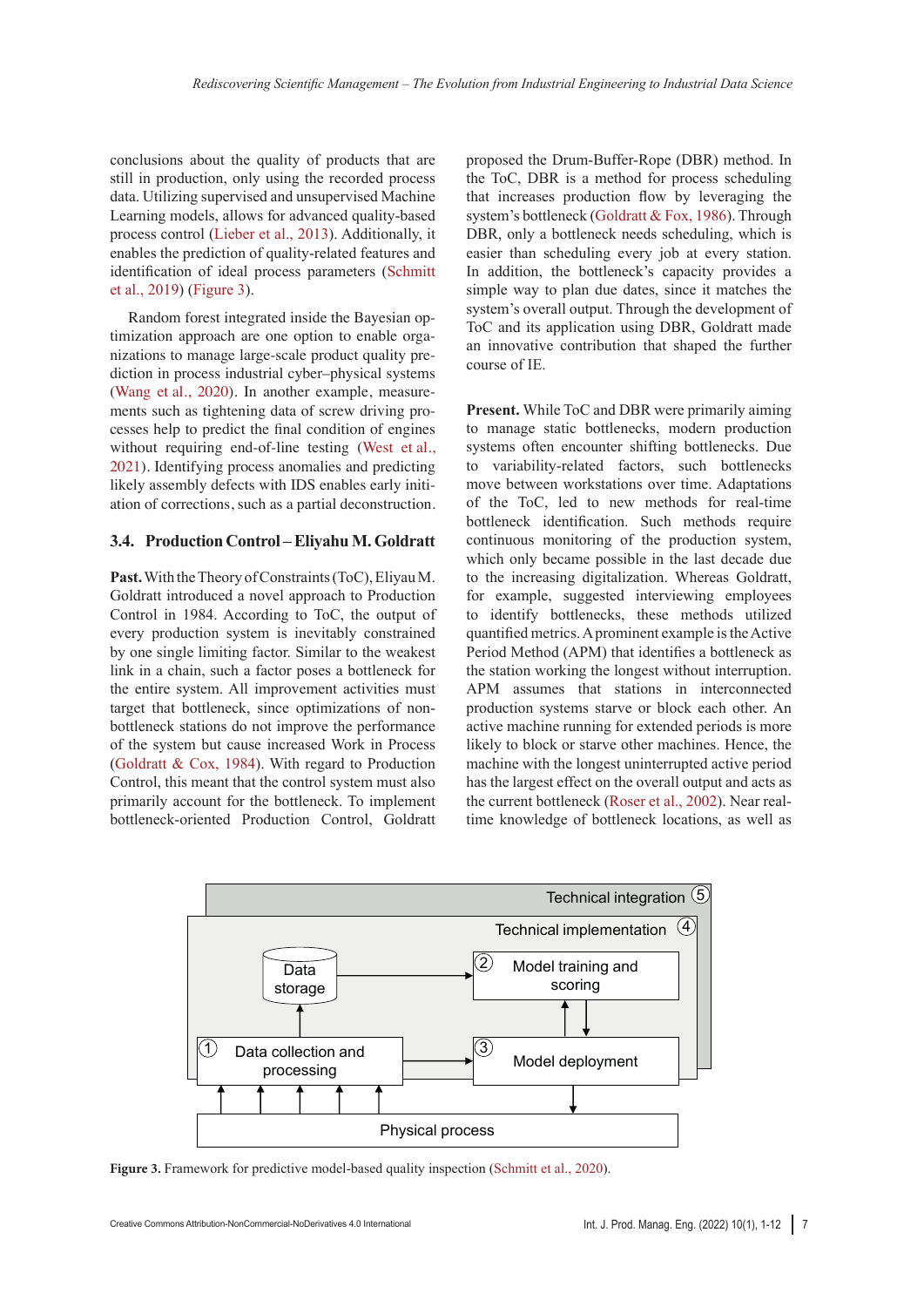knowledge of the relative frequency of occurrence, enables a targeted Production Control and realtime fault repair prioritization (Wedel et al., 2015). However, identification methods do not manage to avoid productivity losses at shifting bottlenecks, but only help to mitigate the effects.

Future. In modern manufacturing systems, identifying bottlenecks will continue to be the focus of research due to the prevailing dynamics of increasingly complex systems. To minimize bottleneck-related losses of potential outputs, anticipatory knowledge about future system behavior is required. This thought led to the idea of bottleneck prediction, as a current subject of research. Predicting a bottleneck shifting before it occurs, allows a production control system to counteract this change and prevent a shift. While established approaches for bottleneck detection require a measurable effect, their nature is similar to fire-fighting strategies known in maintenance. Only by anticipating an emerging bottleneck, the effect can be controlled without effecting the overall output. In addition, the recent idea of bottleneck prescription proposes a novel type of system that fully subjects a system's control mechanism to the predictions of future bottleneck occurrences (West et al., 2022). Since a bottleneck's existence is inevitable, this approach will not eliminate a bottleneck, but it can avoid or reduce the adverse influence of shifting bottlenecks. Predicting bottlenecks requires a realtime, databased bottleneck identification capability (Deuse et al., 2016; Roser et al., 2017). While theoretical approaches to bottleneck prediction are emerging in the scientific literature, practical implementation represents a future need for action in IDS (Figure 4).

# **4. Discussion**

The development of the individual fields of industrial engineering shows the strong connection to data analysis from the beginning. The pioneers mentioned, Gilbreth, Burbidge, Deming and Goldratt, proved the dependence of optimisation and improvement on data analysis. The present solutions prove the relevance of this approach equally. Industrial Data Science is therefore the logical evolutional step of working with data in Industrial Engineering. Many manufacturing companies face much more complex and complicated problems in parallel. For these companies, we consider Industrial Data Science as a novel tool that enables them to utilize the original ideas of the four pioneers in a more efficient, largescale and goal-oriented fashion.

The different fields of IE need to be differentiated in this context. Every company uses the ideas of Gilbreth, Burbidge and Deming, in many productions they are even the basis of optimisations and the continuous improvement process in different sectors. The methods of Industrial Data Science *extend* the previous procedures making them reach the next stage of their development. Image recognition enables fast, accurate time recordings, machine learning enables the automatic creation of work plans of products of the same group and product and process quality can be dynamically detected, predicted and thus predictively improved in real time.

Industrial Data Science is influencing the field of Bottleneck Analysis, pioneered by Goldratt, in a different way. Although Goldratt's ideas have a fundamental character for all production systems,

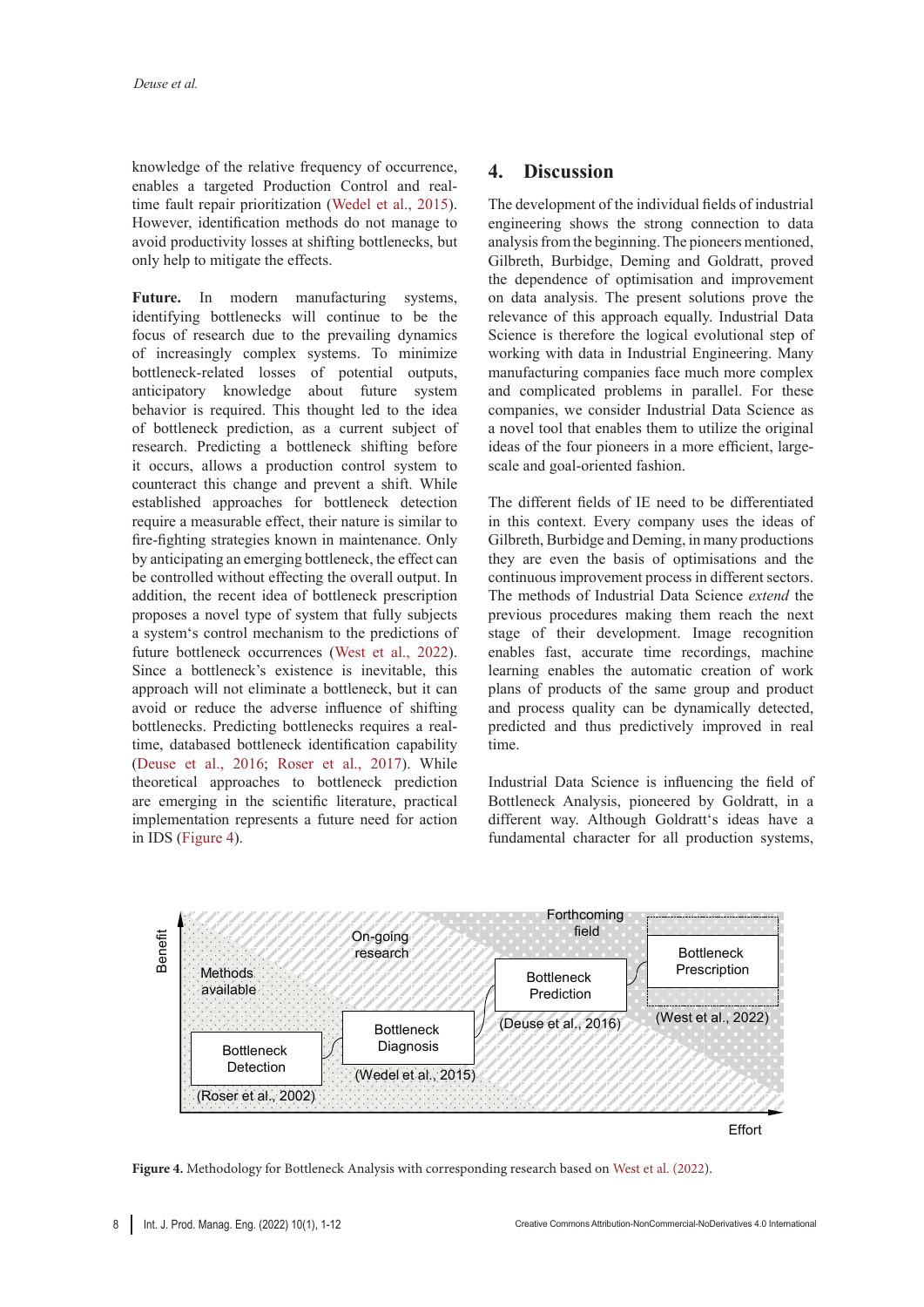the detection of a bottleneck is not possible for every company with the developed methods. This is a result of the dynamic behavior of the different variables affecting the processes and consequently the occurrence of shifting Bottlenecks. In addition, different methods for bottleneck detection do not always have the same result. This complicates the interpretation of the analyses and their target-oriented use. The application of Industrial Data Science is an *Enabler* in this field, as it allows industrial users to generate more knowledge about their processes and to analyse a larger amount of data more precisely. This opens up the field of bottleneck analysis to a variety of other companies.

These two functions, *Enable* and *Extend*, can be transferred to other fields of IE. Kingman and Little, for example, are Pioneers in the field of Operations Research (Kingman, 1961). They have mathematically proven correlations between queue length, arrival time and utilisation of a system (Little, 1961). This dependencies are used to Material Flow and Buffer research questions in production environments in the literature (Lödding, 2013). This works under certain boundary conditions. In this field, Industry 4.0 and Machine Learning approaches can be both *Enabler* and *Extender* by enhancing the current limits of application of their ideas by capturing further influencing parameters, making them measurable and providing tools to recognise even more complex patterns (Gallina et al., 2021).

What applies to this practical field of IE can be transferred to the organisational field. Projects have existed for thousands of years, but it was not until the 1940s that US military industry-academic-research project management was formalized in institutional processes (Johnson, 2013). Getting combined with Systems Engineering and Operations Research later, it became an essential aspect of the Industrial Engineer's tasks (Johnson, 1997). As of today, the IIoT and different AI approaches connect project management directly to events the shopfloor.

With Lean principles as a pillar of IE and selfoptimisation equally as a pillar of Lean principles, the question of effort and benefit in IE has always arisen. With the value-creating processes at the centre of its own basic idea, Industrial Engineering, as a staff unit only indirectly involved in value creation, constantly questions itself. Sustainable economic successes by finding the right balance between good work preparation and targeted continuous improvement have proven the role of

IE in the past (Deuse et al., 2006). The expansion through and development towards Industrial Data Science poses the question of effort and benefit again. The initial effort to enable its production to use modern approaches to data analysis seems large. In addition to increasing the knowledge of the workforce involved, physical resources must be digitised or replaced, hardware must be purchased and installed, and software licences must be acquired. In addition to increasing the knowledge of the workforce involved, a company must digitise or replace physical resources, purchase and install hardware and acquire software licences. In addition, sensors support the former manual data acquisition, artificial intelligence helps with decisions or even relieves the industrial engineer.

The rapid development of recent years refutes those arguments in different ways. First, the initial costs on the hardware side are declining due to the high demand and the resulting sharp increase in availability. Open source solutions also make simplify starting with interface management and IIoT in order to be able to analyse data using different methods (Strauß et al., 2018). At the same time, the range of educational opportunities in the industrial sector has grown considerably, so employees can easily be empowered. Second and most relevant, digitalization and the application of IDS has a direct impact on a company's financial performance (Eller et al., 2020). The development of the individual areas of IE and the markets as such shows that a company without targeted digitization and the application of data science will not be marketable in the future. Strategic and operational implementation is essential for success (Dold & Speck, 2021). IDS helps the Industrial Engineer in multiple ways and sometimes replaces some decisions, but brings new challenges to the job profile. Domain knowledge is still indispensable for industrial issues, the industrial engineer must select and connect the right data sources as well as manage the targeted application of Hardware, AI approaches and employee's datascience-education. The benefits overcome the effort of implementing IDS mid- and long-term by a multiple.

## **5. Conclusion**

The case studies of the pioneers of IE have shown the development of Scientific Management in four different domains as a rather evolutionary process. The contemporary trend towards a more widespread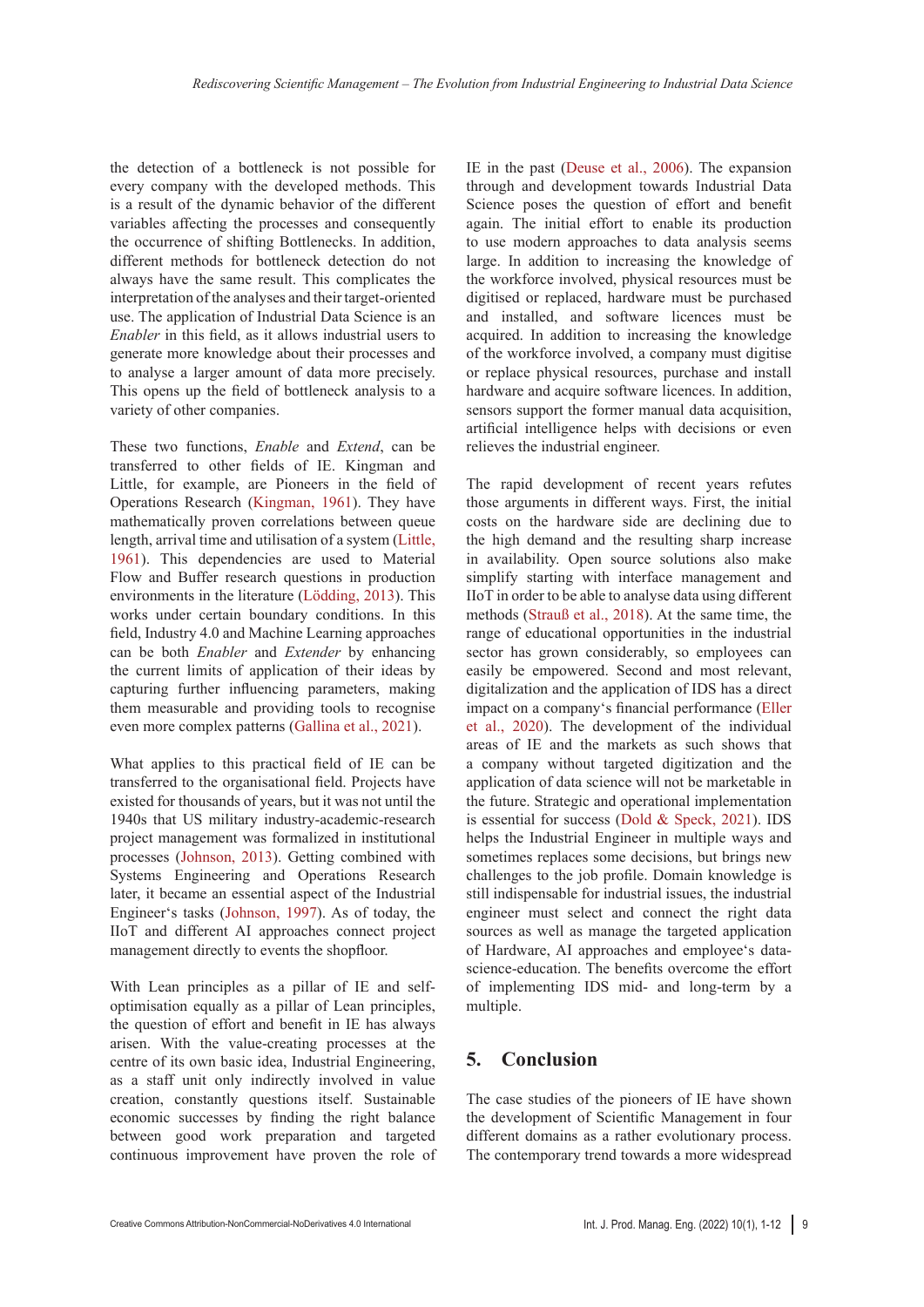application of Industrial Data Science is an inevitable result of a decade-spanning development process. Leveraging the growing data sources is merely the next logical step in an environment that relies on fact-based and quantified decision-making. Thus, the application of Data Science in Industrial Engineering under the umbrella of Industrial Data Science will continue to grow in importance in the coming decades.

At their core, manufacturing companies will continue to use the original concepts of the discussed pioneers, but increase the effectiveness through the addition of digital and data-driven methods and tools, even in other fields of Industrial Engineering. Accessing, analyzing, applying and administrating data is going to be vital for future applications of Industrial Data Science.

The pioneers presented in the paper, as well as their associated research areas, were selected primarily due to their high relevance to IE. Nevertheless, these representatives have to be called a selection of pioneers. In the continuing development of Scientific Management since Taylor, many scientists have

distinguished themselves. As research limitations, we would therefore emphasize the small number of pioneers studied and the selection of application examples.

For future competitiveness, an Industrial Engineer's collection of applicable methods and tools has to be expanded to accommodate for the capabilities of IDS. At the same time, companies must create the technical and educational basis for applying IDS in order to be able to assert themselves in the market. In addition, the multitude of requirements for an integrated and networked application of industrial data analysis in dynamic value creation networks will shape the further course of IDS research.

# **Acknowledgement**

The work on this paper has been supported by the German Federal Ministry of Education and Research (BMBF) as part of the funding program 'Industry 4.0 - Collaborations in Dynamic Value Networks (InKoWe)' in the project AKKORD (02P17D210).

## **References**

- Awad, M., & Khanna, R. (2015). *Efficient Learning Machines: Theories, Concepts, and Applications for Engineers and System Designers*. Apress Media. <https://doi.org/10.1007/978-1-4302-5990-9>
- Bohnen, F., Buhl, M., & Deuse, J. (2013). Systematic procedure for leveling of low volume and high mix production. *CIRP Journal of Manufacturing Science and Technology*, *6*(1), 53–58. <https://doi.org/10.1016/j.cirpj.2012.10.003>
- Bortolini, M., Faccio, M., Gamberi, M., & Pilati, F. (2020). Motion Analysis System (MAS) for production and ergonomics assessment in the manufacturing processes. *Computers & Industrial Engineering*, *139*(1–4). <https://doi.org/10.1016/j.cie.2018.10.046>
- Burbidge, J. L. (1963). Production flow analysis. *Production Engineer*, *42*(12), 742. <https://doi.org/10.1049/tpe.1963.0114>
- Burbidge, J. L. (1975). *The Introduction of Group Technology*. W. H.
- Burbidge, J. L. (1991). Production flow analysis for planning group technology. *Journal of Operations Management*, *10*(1), 5–27. [https://doi.org/10.1016/0272-6963\(91\)90033-T](https://doi.org/10.1016/0272-6963(91)90033-T)
- Chapman, P., Clinton, J., Kerber, R., Khabaza, T., Reinartz, T., Shearer, C., & Wirth, R. (2000). *CRISP-DM 1.0*. SPSS Inc.
- Corallo, A., Lazoi, M., & Striani, F. (2020). Process mining and industrial applications: A systematic literature review. *Knowledge and Process Management*, *27*(3), 225–233. <https://doi.org/10.1002/kpm.1630>
- Deming, W. E. (1950). *Elementary Principles of the Statistical Control of Quality: A Series of Lectures*. Nippon Kagaku Gijutsu Remmei.
- Deuse, J., Dombrowski, U., Nöhring, F., Mazarov, J., & Dix, Y. (2020). Systematic combination of Lean Management with digitalization to improve production systems on the example of Jidoka 4.0. *International Journal of Engineering Business Management*, *12*(3), 184797902095135. <https://doi.org/10.1177/1847979020951351>
- Deuse, J., Lenze, D., Klenner, F., & Friedrich, T. (2016). Manufacturing data analytics to identify dynamic bottlenecks in production systems with high value-added variability (in German). In C. Schlick (Ed.), *Megatrend Digitalisierung* (pp. 11–26). GITO.
- Deuse, J., Stankiewicz, L., Zwinkau, R., & Weichert, F. (2019). Automatic Generation of Methods-Time Measurement Analyses for Assembly Tasks from Motion Capture Data Using Convolutional Neuronal Networks. *International Conference on Applied Human Factors and Ergonomics*, 141–150. [https://doi.org/10.1007/978-3-030-20040-4\\_13](https://doi.org/10.1007/978-3-030-20040-4_13)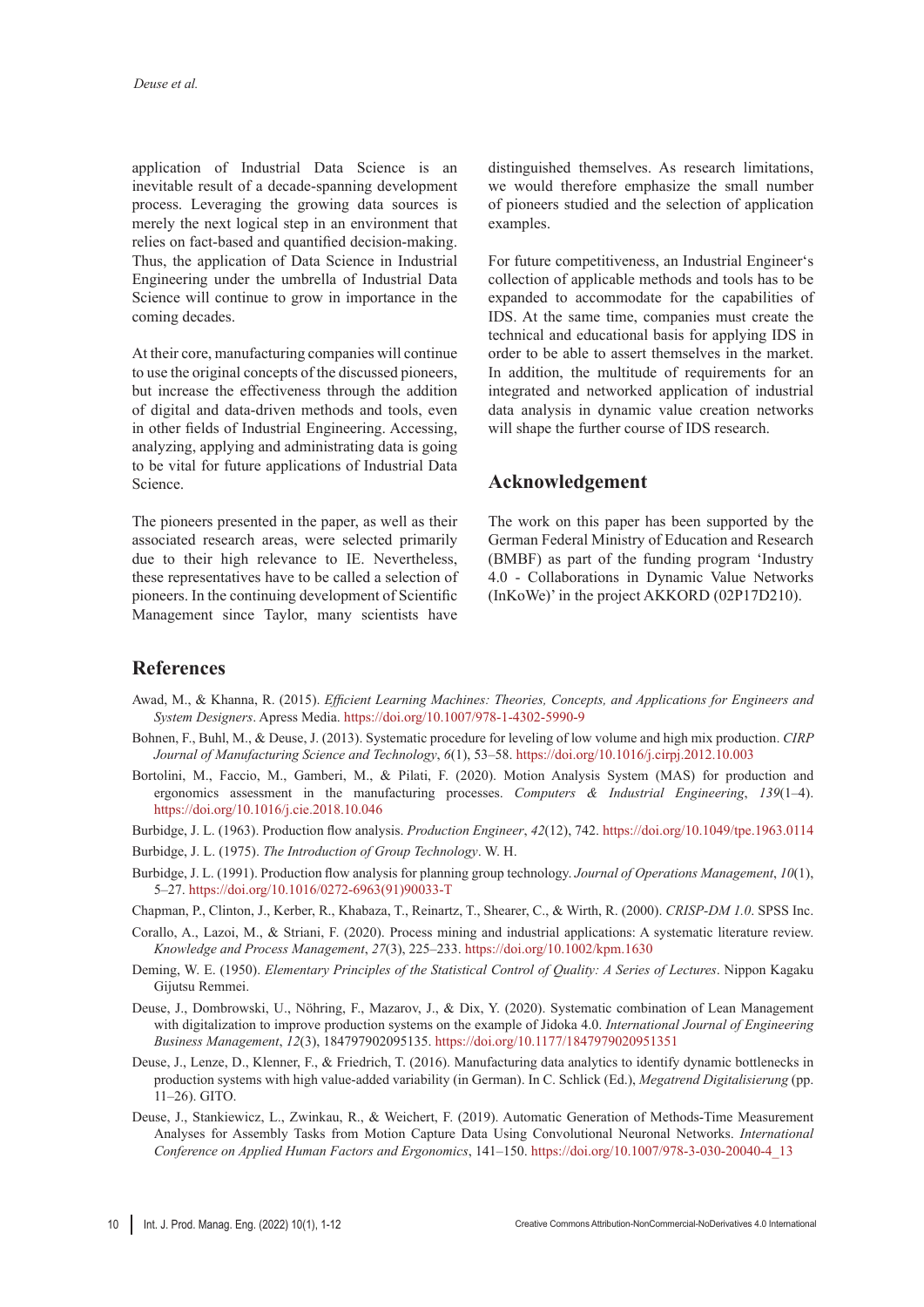- Deuse, J., Wischniewski, S., & Fischer, H. (2006). Rediscovering Industrial Engineering Methods for applying lean production principles (deutsch: Renaissance des Industrial Engineering - Methoden für die Umsetzung Ganzheitlicher Produktionssysteme.). *Werkstattstechnik Online*, *96*(1/2), 57–60.
- Dold, L., & Speck, C. (2021). Resolving the productivity paradox of digitalised production. *International Journal of Production Management and Engineering*, *9*(2), 65. <https://doi.org/10.4995/ijpme.2021.15058>
- Eller, R., Alford, P., Kallmünzer, A., & Peters, M. (2020). Antecedents, consequences, and challenges of small and medium-sized enterprise digitalization. *Journal of Business Research*, *112*, 119–127. [https://doi.org/10.1016/j.](https://doi.org/10.1016/j.jbusres.2020.03.004) [jbusres.2020.03.004](https://doi.org/10.1016/j.jbusres.2020.03.004)
- ER, M., Arsad, N., Astuti, H. M., Kusumawardani, R. P., & Utami, R. A. (2018). Analysis of production planning in a global manufacturing company with process mining. *Journal of Enterprise Information Management*, *31*(2), 317–337. <https://doi.org/10.1108/JEIM-01-2017-0003>
- Eversheim, W., & Deuse, J. (1997). Formation of Part Families based on Product Model Data. *Production Engineering (2)*, 97–100.
- Fayyad, U., Piatetsky-Shapiro, & Smyth, P. (1996). Knowledge Discovery and Data Mining: Towards a Unifying Framework. *International Conference on Knowledge Discovery and Data Mining*, *2*(1), 82–88.
- Feng, Z., & Hua, X. (2020). Pattern Recognition and Its Application in Image Processing. *Journal of Physics: Conference Series*, *1518*, 12071. <https://doi.org/10.1088/1742-6596/1518/1/012071>
- Gallina, V., Lingitz, L., Breitschopf, J., Zudor, E., & Sihn, W. (2021). Work in Progress Level Prediction with Long Short-Term Memory Recurrent Neural Network. *Procedia Manufacturing*, *54*, 136–141. [https://doi.org/10.1016/j.](https://doi.org/10.1016/j.promfg.2021.07.047) [promfg.2021.07.047](https://doi.org/10.1016/j.promfg.2021.07.047)
- Gilbreth, F. B. (1912). *Primer of scientific management*. D. Van Nostrand C.
- Goldratt, E. M., & Cox, J. (1984). *The Goal*. North River Press.
- Goldratt, E. M., & Fox, R. E. (1986). *The Race*. North River Press.
- Gorobets, V., Holzwarth, V., Hirt, C., Jufer, N., & Kunz, A. (2021). A VR-based approach in conducting MTM for manual workplaces. *The International Journal of Advanced Manufacturing Technology*, *117*(7), 2501–2510. <https://doi.org/10.1007/s00170-021-07260-7>
- Huang, Z., Kim, J., Sadri, A., Dowey, S., & Dargusch, M. S. (2019). Industry 4.0: Development of a multiagent system for dynamic value stream mapping in SMEs. *Journal of Manufacturing Systems*, *52*, 1–12. <https://doi.org/10.1016/j.jmsy.2019.05.001>
- IISE. (2021). *What is industrial and systems engineering? (IISE official definition).* Institute of Industrial & Systems Engineers. <https://iise.org/details.aspx?id=282>
- Johnson, S. B. (1997). Three Approaches to Big Technology: Operations Research, Systems Engineering, and Project Management. *Technology and Culture*, *38*(4), 891. <https://doi.org/10.2307/3106953>
- Johnson, S. B. (2013). Technical and institutional factors in the emergence of project management. *International Journal of Project Management*, *31*(5), 670–681. <https://doi.org/10.1016/j.ijproman.2013.01.006>
- Kingman, J. F. C. (1961). The single server queue in heavy traffic. *Mathematical Proceedings of the Cambridge Philosophical Society*, *57*(4), 902–904. <https://doi.org/10.1017/S0305004100036094>
- Knoll, D., Waldmann, J., & Reinhart, G. (2019). Developing an internal logistics ontology for process mining. *Procedia CIRP*, *79*(1), 427–432. <https://doi.org/10.1016/j.procir.2019.02.116>
- Kusiak, A., & Dagli, C. H. (1994). *Artificial Neural Networks for Intelligent Manufacturing*. Springer Netherlands.
- Lee, E. (2006). *Cyber-Physical Systems Are Computing Foundations Adequate?*
- Lieber, D., Stolpe, M., Konrad, B., Deuse, J., & Morik, K. (2013). Quality Prediction in Interlinked Manufacturing Processes based on Supervised & Unsupervised Machine Learning. *CIRP Conference on Manufacturing Systems*, *46*, 193–198. <https://doi.org/10.1016/j.procir.2013.05.033>
- Little, J. D. C. (1961). A Proof for the Queuing Formula:  $L = \lambda$  W. *Operations Research*, 9(3), 383-387. <https://doi.org/10.1287/opre.9.3.383>
- Lödding, H. (2013). *Handbook of Manufacturing Control: Fundamentals, description, configuration*. *SpringerLink Bücher*. Springer. <https://doi.org/10.1007/978-3-642-24458-2>
- Maschek, T., Heuser, C., Hasselmann, V.-R., Deuse, J., & Willats, P. (2014). Variability-based classification of production systems.: Basis for individual design and management concepts. *Zeitschrift Für Wirtschaftlichen Fabrikbetrieb*, *109*(9), 591–594 ((in German)). <https://doi.org/10.3139/104.111204>
- Maury, M. F. (1963). *The Physical Geography of the Sea, and Its Meteorology*. Harvard University Press. <https://doi.org/10.4159/harvard.9780674865280>
- Maynard, H. B., & Zandin, K. B. (2001). *Maynard's industrial engineering handbook* (5th ed.). McGraw-Hill.